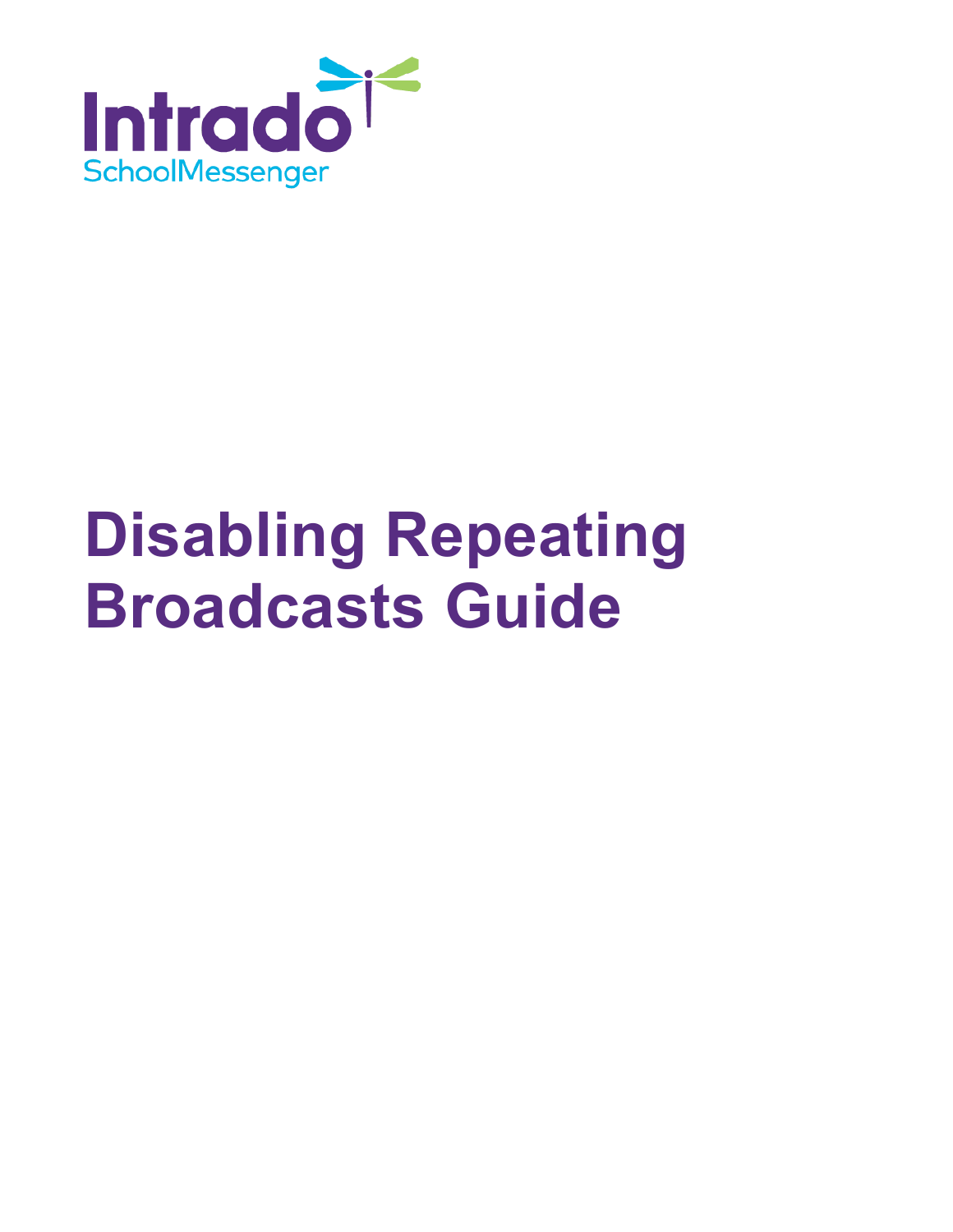

### **Contents**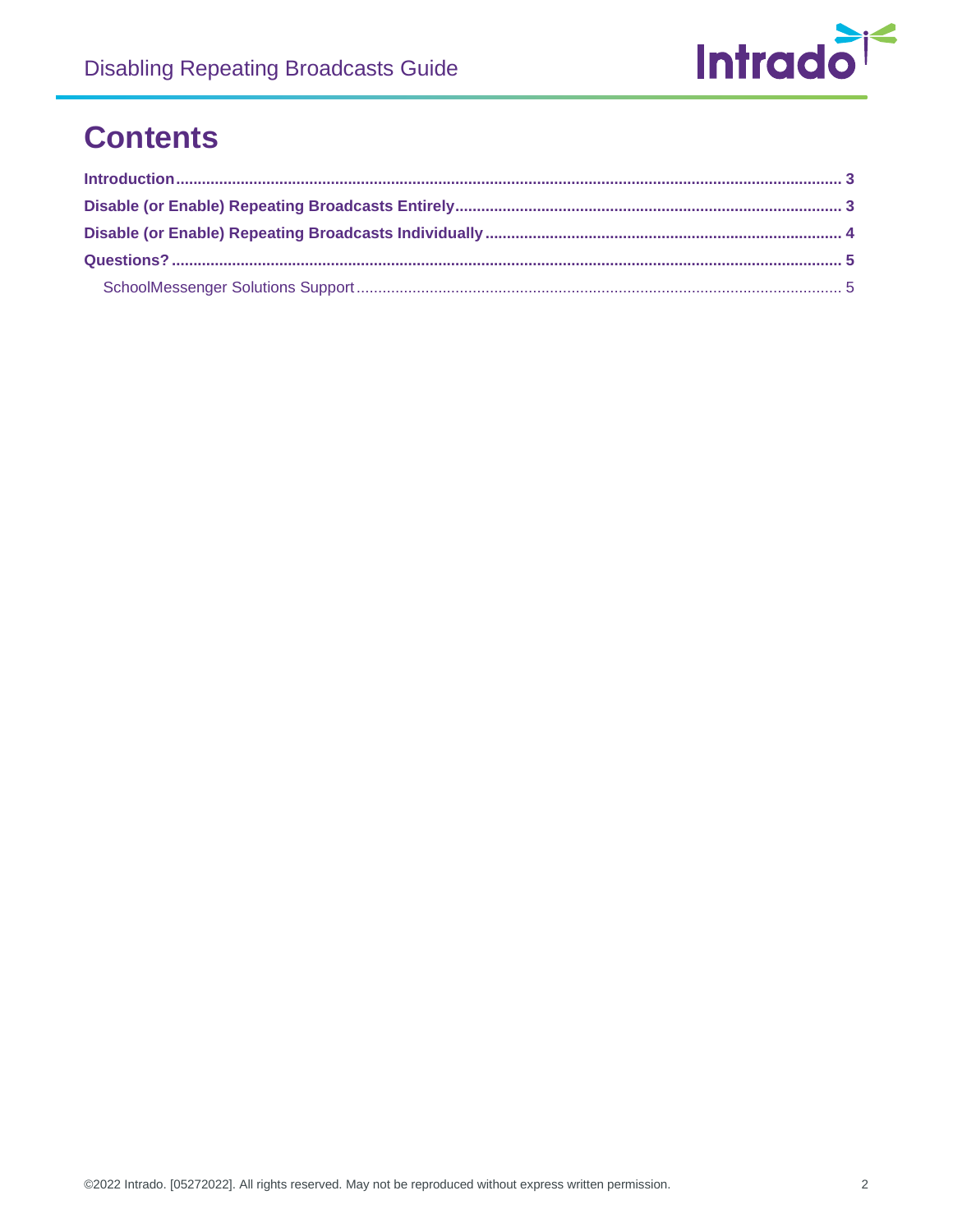

#### <span id="page-2-0"></span>**Introduction**

Repeating Broadcasts are broadcasts that are scheduled to send on certain days and at certain times. These often include attendance and food service-related broadcasts that go out at regular intervals. During periods that your contacts will not need to receive them (such as summer vacation in the case of school districts), you may wish to stop the Repeating Broadcasts from going out.

While many are triggered when a specific import is updated with required data (such as with attendance-related broadcasts), there are some that simply send out automatically without an import-related trigger, so it is always best practice to disable them if they are not needed.

You can disable Repeating Broadcasts entirely, or you can disable individual Repeating Broadcasts while leaving others running.

*Note: Typically, only System Administrator and other top-level Users have access to the parts of the program needed to make the following changes. If you do not have access, you may need to consult your System Administrator for help.*

## <span id="page-2-1"></span>**Disable (or Enable) Repeating Broadcasts Entirely**

You can disable all Repeating Broadcasts at once, and later re-enable them if desired.

|  | To do so, click Admin -> Settings -> Enable/Disable Repeating Broadcasts |  |
|--|--------------------------------------------------------------------------|--|
|  |                                                                          |  |

| <b>Dashboard</b><br><b>Broadcasts</b>                                                                                                                                                                                                        | <b>Reports</b><br><b>Admin</b><br><b>System</b>                                                           |                                                                 |                                                                                                                                                                                                                                                                                 |
|----------------------------------------------------------------------------------------------------------------------------------------------------------------------------------------------------------------------------------------------|-----------------------------------------------------------------------------------------------------------|-----------------------------------------------------------------|---------------------------------------------------------------------------------------------------------------------------------------------------------------------------------------------------------------------------------------------------------------------------------|
| Settings<br>Profiles<br><b>Users</b><br>Settings<br><b>Options</b>                                                                                                                                                                           | Imports                                                                                                   |                                                                 |                                                                                                                                                                                                                                                                                 |
| System                                                                                                                                                                                                                                       | <b>Broadcast</b>                                                                                          | <b>Destination Labels</b>                                       | <b>Features</b>                                                                                                                                                                                                                                                                 |
| <b>Systemwide Alert Message</b><br><b>Customer Settings</b><br><b>Field Definitions</b><br><b>Group Field Definitions</b><br><b>Section Field Definitions</b><br><b>Organization Manager</b><br><b>Guardian Category Manager</b><br>Security | <b>Enable/Disable Repeating Broadcasts</b><br>لسرك<br><b>Broadcast Settings</b><br><b>Broadcast Types</b> | <b>Phone Labels</b><br><b>Email Labels</b><br><b>SMS Labels</b> | <b>SchoolMessenger Settings</b><br><b>Subscriber Settings</b><br>Subscriber Fields<br><b>Classroom Message Manager</b><br><b>Classroom Messaging Template</b><br><b>Facebook Authorized Pages</b><br><b>Feed Categories</b><br><b>Topic Manager</b><br>QuickTip Feature Manager |

Click to place a checkmark in the **Disable Repeating Broadcasts checkbox** to disable them, which will prevent the system from performing any of its scheduled Repeating Broadcasts.

If instead you are here to enable Repeating Broadcasts, then un-checking this box will allow the Repeating Broadcasts to resume at their next scheduled time.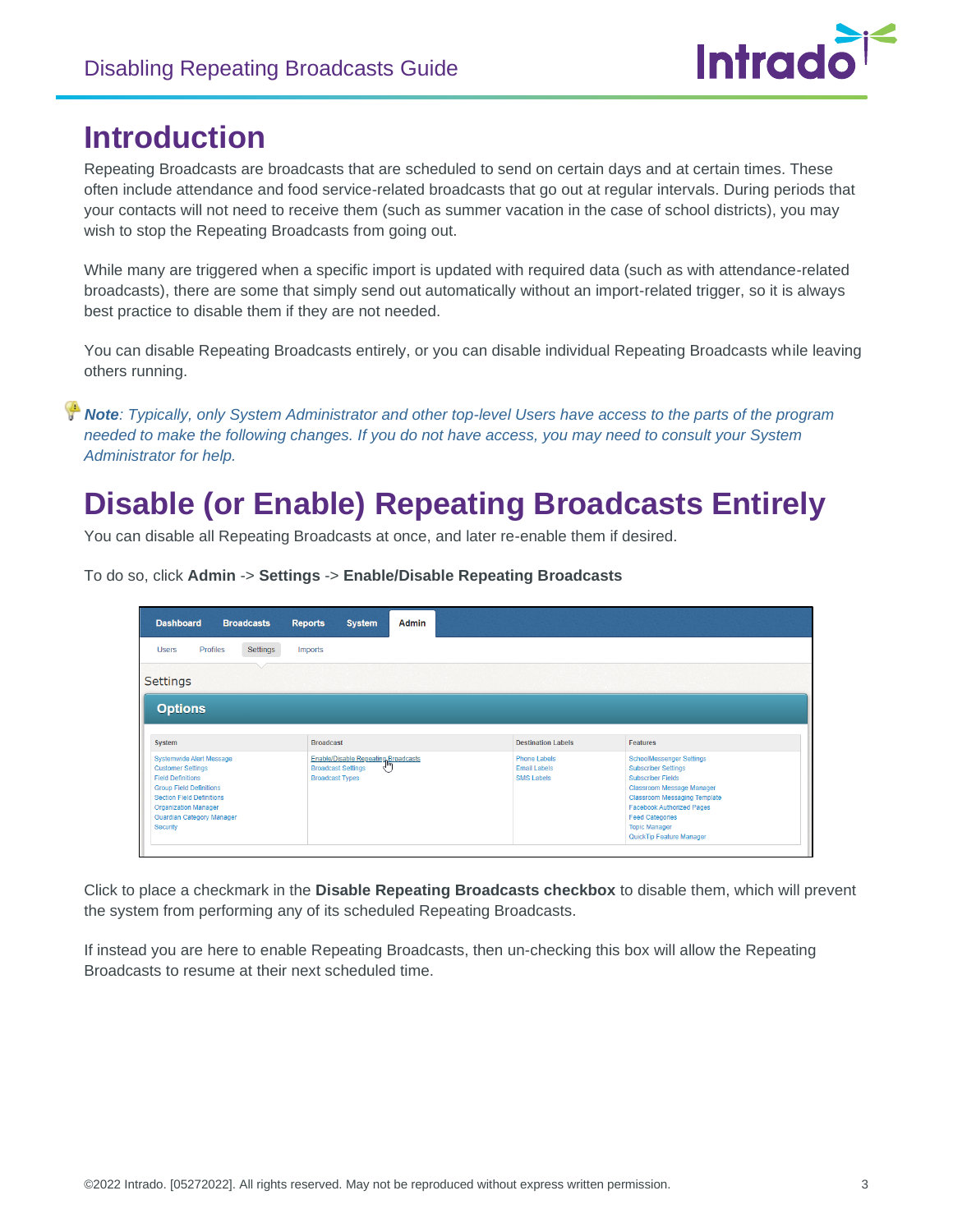

| <b>Enable/Disable Repeating Broadcasts</b>                       |
|------------------------------------------------------------------|
| <b>Settings</b>                                                  |
| Disable Repeating $\bigcirc$ $\blacksquare$<br><b>Broadcasts</b> |
| X Cancel<br>$\mathscr S$ Save                                    |

After making your change, click **Save**.

# <span id="page-3-0"></span>**Disable (or Enable) Repeating Broadcasts Individually**

You may have a situation where you need to disable a single Repeating Broadcast but leave others running as scheduled. If you do, do not follow the previous steps to disable Repeating Broadcasts entirely – follow the following steps to disable them individually instead.

*Note: Like the option to disable Repeating Broadcasts entirely, typically only System Administrator and other toplevel Users have access to the parts of the program needed to make the following changes. If you do not have access, you may need to consult your System Administrator for help.*

Repeating Broadcasts are stored under individual User Accounts. First, you must determine under which User Account the Repeating Broadcast exists. Go to the **System** tab, then to the **Repeating Broadcasts** sub-tab.

Look at the listed **Repeating Broadcasts** and make note of the User Account your target broadcast is under.

| <b>Dashboard</b>  | <b>Broadcasts</b>             | <b>Reports</b>       | System                    | <b>Admin</b> |                      |                                                 |
|-------------------|-------------------------------|----------------------|---------------------------|--------------|----------------------|-------------------------------------------------|
| Active Broadcasts |                               | Completed Broadcasts | Repeating Broadcasts      | Contacts     | <b>Blocked Lists</b> | <b>Monitors</b>                                 |
|                   | <b>Repeating Broadcasts</b>   |                      |                           |              |                      |                                                 |
|                   | <b>Repeating Broadcasts o</b> |                      |                           |              |                      |                                                 |
|                   |                               |                      |                           |              |                      | Showing 1-68 of 68 records on 1 pages. Page 1 * |
| Submitted by      | <b>Broadcast Name</b>         | Type                 | <b>Next Scheduled Run</b> | Last Run     | <b>Actions</b>       |                                                 |
|                   |                               |                      |                           |              |                      |                                                 |

On this same screen, click the **Login as this user button** to log in as the User that contains the Repeating Broadcast.

Navigate to the **Broadcasts** tab and then click the **Broadcasts** sub-tab.

The broadcast will be listed under **My Repeating Broadcasts**.